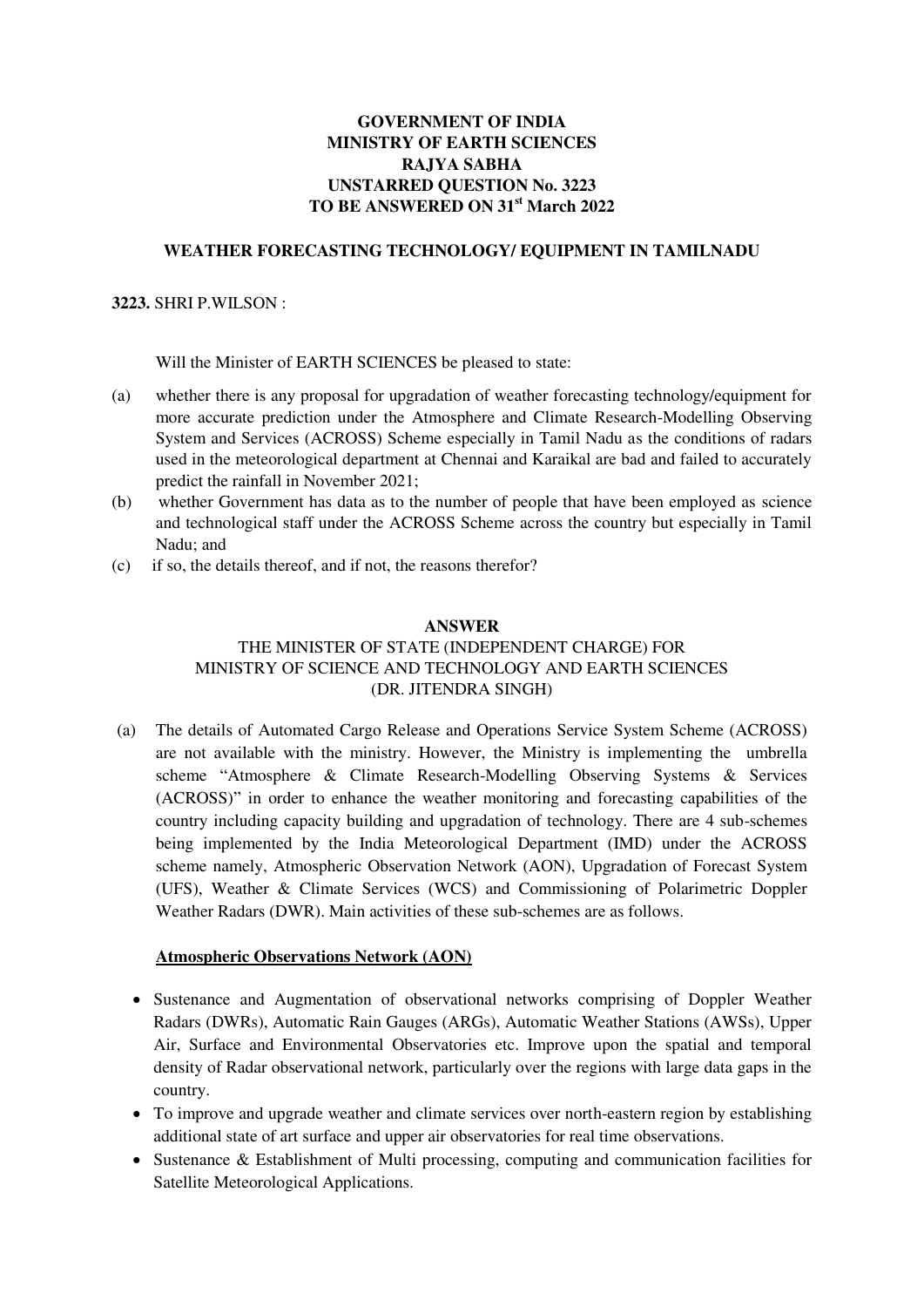# **Upgradation of Forecast System (UFS)**

- Upgradation and sustenance of Communication Systems for Data and Product transmission.
- Development of an advanced Operational Forecast System, Delivery System for Forecast and other services.
- Conduct of special campaign for improving Cyclone, Thunderstorm and Fog forecasting through provision of additional observations.
- Integrated Himalayan Meteorological Programme for Western & Central Himalayas.
- Capacity Building, Outreach, Planning and sustenance of specific process related observing systems over India.

# **Weather & Climate Services (WCS)**

- Setting up of District Agro-Met Units (DAMUs) at all the districts complimentarily with existing AMFUs in the country for extension of Agromet Advisory Services (AAS).
- Major upgradation of Meteorological facilities at all airports through commissioning of Stateof-art Integrated Aviation Weather Observing Systems (AWOS), HAWOS, Microwave Radiometers, Doppler LIDARs, Wind Profilers etc to support Aeronautical MET Services.
- Establishment of a state-of the-art Climate Data Centre with integrated advanced Climate Data Services portal for rendering national and regional climate services.
- To upgrade the training infrastructure and facilities to enhance the capacity of the training establishment.

# **Commissioning of Polarimetric Doppler Weather Radars (PDWR)**

The scheme "Commissioning of Polarimetric Doppler Weather Radars (DWRs)" is aimed at augmenting the DWR network over the country to facilitate plugging the existing gaps in the meteorological observational network of radars for most parts of the country, through installation of eleven C-Band dual polarized DWRs.

No state-specific central sector scheme is under implementation by MoES.

# **Major progress already made under ACROSS-IMD follow:**

- IMD's DWR network has expanded to 33 DWRs (including DWRs from ISRO) across the country to support monitoring & forecasting of severe weather like thunderstorm, hailstorm, lightning, squall, heavy rain and cyclone etc.
- The network of upper air observatories has been enhanced and it comprise of 56 Radiosonde/ Radiowind and 62 Pilot balloon observatories at present to measure the vertical profile of meteorological elements viz., temperature, wind and humidity.
- IMD maintains 216 Surface Observatories, 918 Automatic Weather Stations (AWS) Network (inclusive of 198 Agro-AWS) and 1382 Automatic Rain Gauge Stations (ARG) Network and 34 High Wind Speed Recording systems along east and west coast.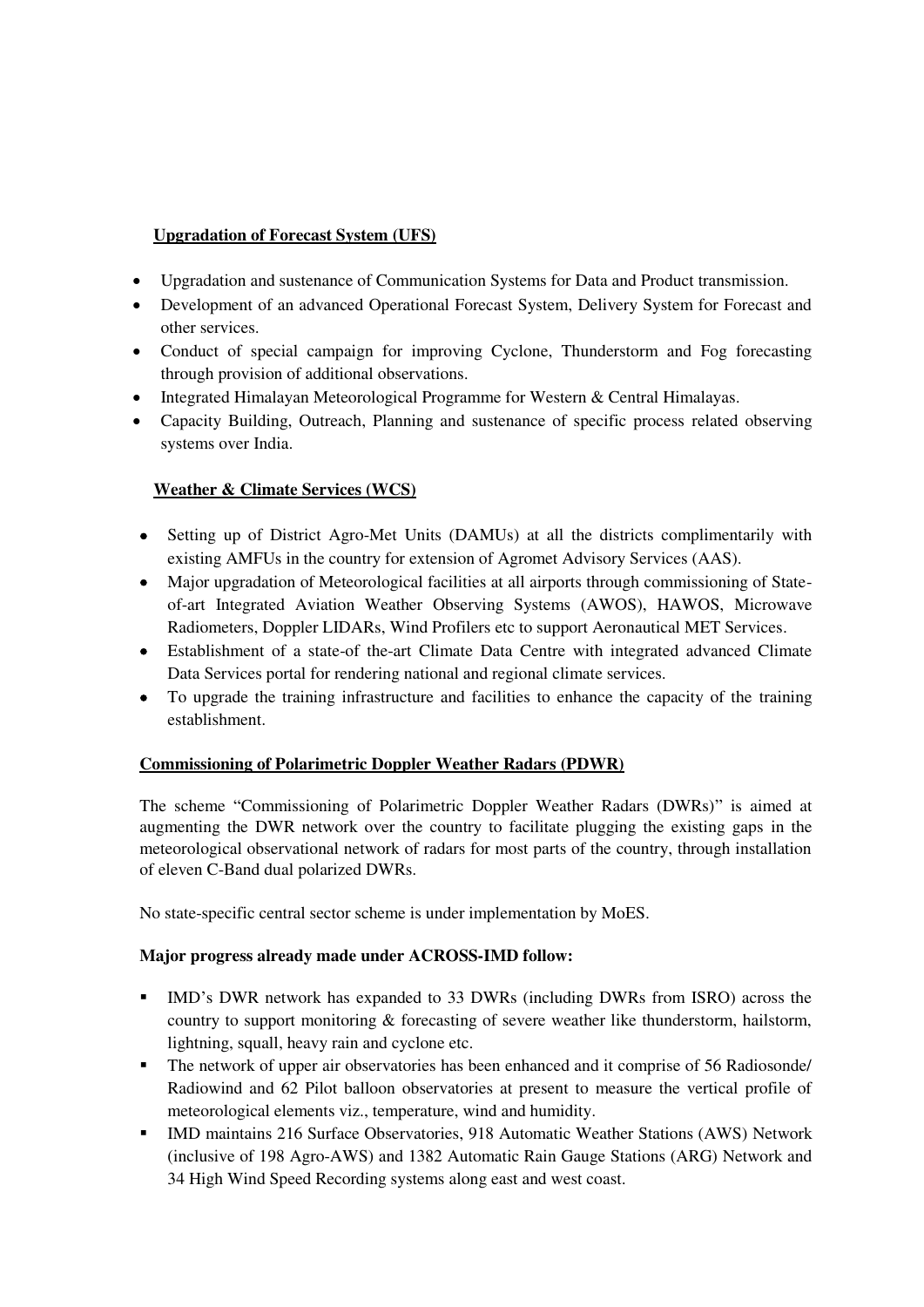- Satellite derived products are augmented with establishment of Multi Mission Data Receiving and Processing System.
- Installation of Frangible mast, Current Weather Instrument System (CWIS) and PC based display completed at 39 airports.
- Advance observing systems such as Wind Lidar/Wind Profiler and Microwave Radiometers to detect and nowcast aviation hazards & weather extremes e.g., thick fog, gust wind etc. and facilitate more precise management of take-off and landing operations to be introduced at major airports.
- About 198 Agro-AWS have been installed at District Agromet Units (DAMUs) in Krishi Vigyan Kendras (KVKs) premises which have soil moisture and soil temperature sensors additionally.
- Experimental block level agromet advisories are issued for  $\approx 3000$  blocks covering  $\approx 355$ districts of the country.
- Mausam and Meghdoot mobile apps launched. Using this App, farmers can get Weather observations and forecast, Weather based crop and livestock-specific agrometeorological advisories in English and regional language for their districts.
- Noteworthy improvement has been made in track and intensity forecast of the tropical cyclones, due to which the loss of life due to Tropical Cyclones has been reduced significantly to less than 100 during recent cyclones.
- **High Resolution Rapid Refresh (HRRR) model is operationalized in experimental mode for** three domains (Northwest India, East &North-East India and South Peninsular India) covering the entire mainland of India. HRRR model is run with Radar Data Assimilation at 2km horizontal resolution to provide Nowcast guidance and produce hourly forecast products for next 12 hours.
- **•** Location specific Meteograms for 751 districts and 658 stations of India and 491 stations of SAARC countries, 1000 National Agriculture Market (eNAM), 7000 Blocks are generated along with all meteorological Sub-Division based forecasts.
- Different customized post-processed products based on NWP models are being generated specifically for different sectorial applications including hydrology, health, environment, transport, power, agriculture, cyclone, thunderstorm, heat/cold wave, fog etc.
- Web GIS Portal has been developed for real time monitoring and forecasting of severe weather events like cyclone, heat wave, cold wave and heavy rainfall.
- For capacity building, several trainings, workshops, seminars etc. are organized on a regular basis.

The intense rainfall activity observed over Chennai and other districts of Tamil Nadu had been due to favourable synoptic conditions like low pressure systems, cyclonic circulations, etc. affecting the state. All these intense rainfall activities had been predicted and all concerned had been informed suitably to support mitigation measures.

For monitoring of severe weather, there are two S-band DWR at Chennai and Karaikal and one X-band DWR [developed by Indian Space Research Organisation (ISRO)] at Pallikarnai, Chennai.

Regarding Chennai Radar and its role in accurate prediction of rainfall, the following points are brought forward:

 The Doppler Weather Radar (S-band) imported from Germany was installed at the Port Trust Centenary building in Chennai in the year 2002. It has served more than 18 years providing round